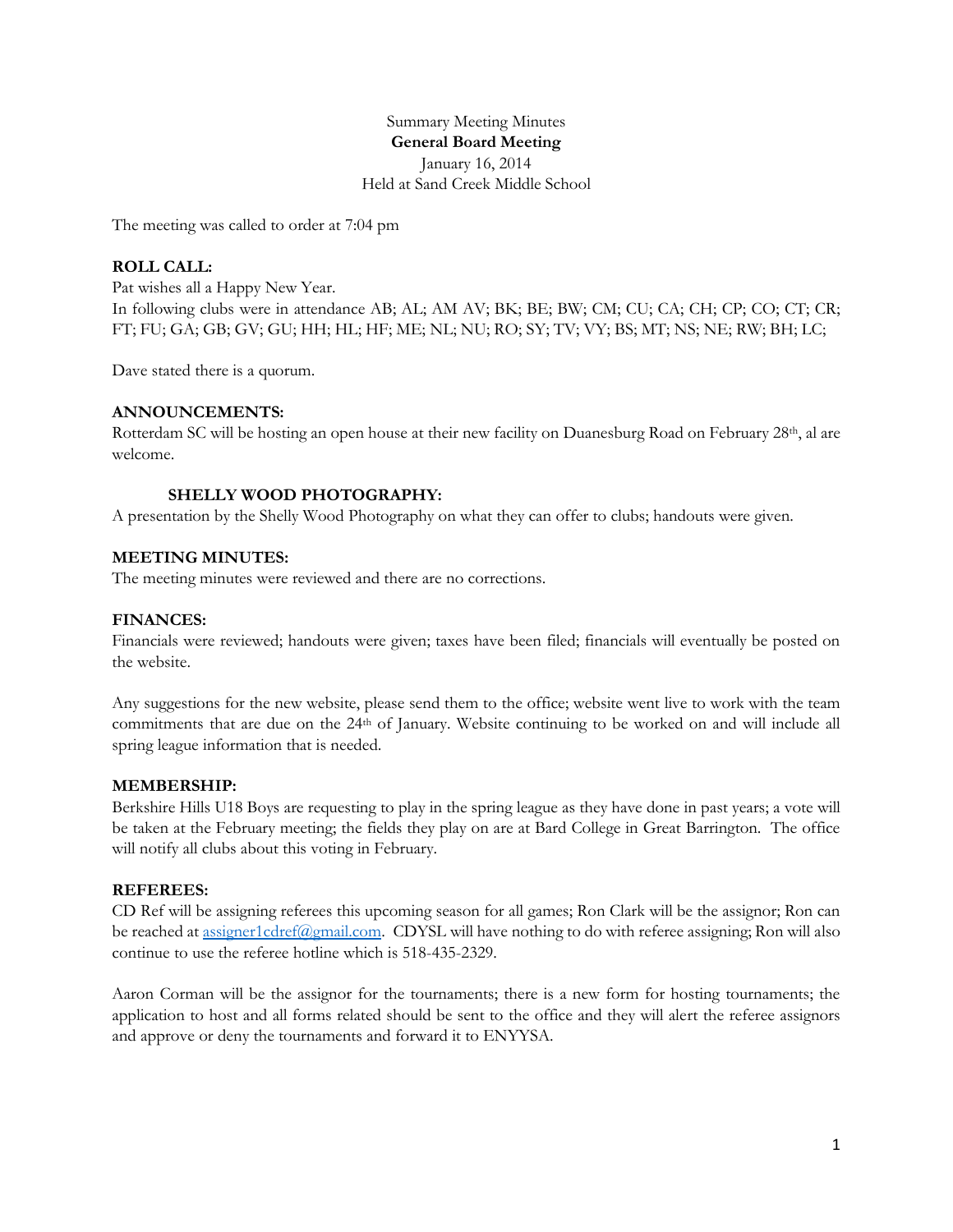Tournaments can be found on the website by click on the tournament button; office adds to that as they receive information; this area will show all tournaments, local, regional and any out of town that we have information on.

Teams are given one no play date on the team commitments, please use it wisely such as tournaments, graduations or anything that requires the team not being able to play on that particular day; Paul Bascomb is now Chair of the Games Committee; all rescheduling must be approved by the office and there is an outline of what is an acceptable excuse to reschedule; all referees must be assigned by the referee assignor so please do not call the referees yourself.

Any individuals looking to become a referee, please visit the CD Ref website at cdref.org to find contact information for Ron Clark, Paul Bascomb or Mike Rennick to inquire about taking a class; the next class is scheduled for the 8<sup>th</sup> of February.

The experienced referees are down on numbers right now. There will be a few thousand games to be covered this upcoming season. Ron will do his best to cover all that is needed.

# **GAMES COMMITTEE: PRE-SEASON NECESSITIES:**

# **Rosters, League Guests, Passes, etc.:**

Review of the handout that details various reminder for the upcoming spring season; if you have questions, please call the office.

Discussions on goal sizes; all in attendance stated they are good with the goals needed; any issues, please call the office.

Rescheduling games because a coach is not available will not be an approved reschedule request; any carded coach within a club can have that coach take over the team regardless if they are listed on that team roster; discussions on why certain ages play at certain times during the season; there is a comment area on the team commitments if you want special circumstances to be reviewed for scheduling. There are no paper team commitment forms, it is all done electronically this year; any issues, please call Kathy in the office.

Referee fees are listed on the website; reminder that U16 Division 1 and 2 games will have a three man referee system; each team pays half of the referee fees for every game; please check the league rules for the league game you are playing in, they different within each league. Pay referees exact change on the fields, referees do not make change; do not make checks out to "cash" when paying a referee; do not assume that the referee assigned will be the one who shows to cover your game, circumstances arise that may need a change in referees for games.

CDYSL plays most of their games on Sundays, for those scheduling premier league games, please play those on Saturdays. ENYPL will change their schedules this season if games interfere with their primary league schedule.

Mother's Day and Father's Day will have games played on them this season; discussions on this matter as it does not follow the procedures in what CDYSL has in their books; Vote was taken and games will not be scheduled on Mother's Day and Memorial Day but games will be scheduled on Father's Day; if wanting to play a Father's Day tournament, you must play on the Saturday before Father's Day in order to not receive a rescheduling fee. Kathy will review the team commitments due to this change this evening and notify those